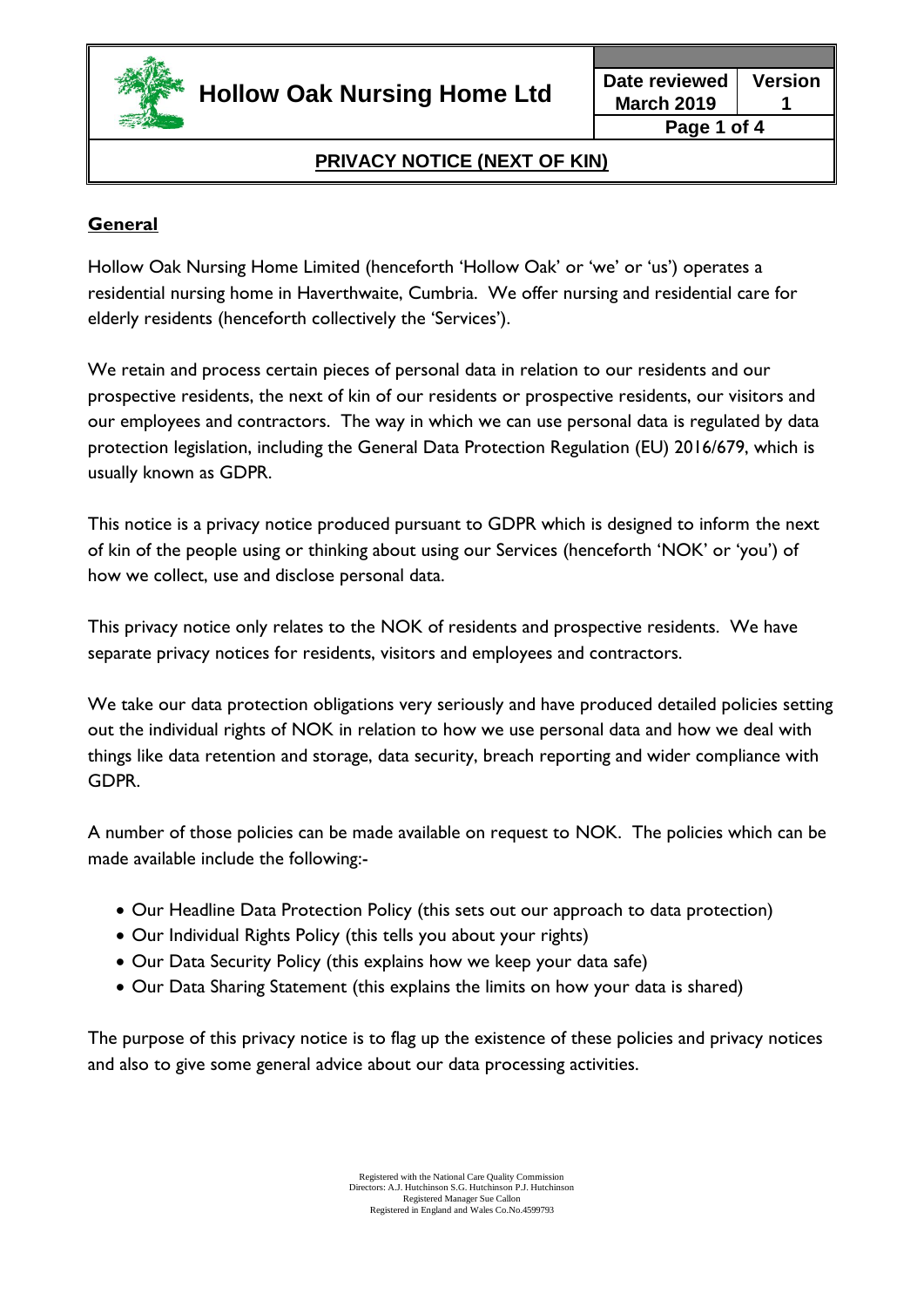

# **PRIVACY NOTICE (NEXT OF KIN)**

## **Collecting and using personal data**

In order to deliver our Services to residents, we need to be provided with certain pieces of information which GDPR defines as personal data. Very briefly, personal data is any data which might identify a living individual. This includes (but is not limited to) things like contact details for NOK.

We do not use any personal data which we collect from NOK for marketing purposes. Neither do we sell or supply personal data to third parties.

The personal data we gather is kept confidential and is only used for the purposes of allowing us to properly provide the Services to our residents (either directly or with the assistance of our third-party contractors) and to deal with any requests from prospective residents about how we might be able to provide Services to them. As part of providing the Services, we need to contact NOK from time to time and must therefore retain certain personal data to enable us to do that efficiently and appropriately when asked to do so or when required to do so.

We also need to gather and use personal data to ensure compliance with any law or regulation to which we are subject including (but not limited to) compliance with our health and safety obligations. We are regulated by the Care Quality Commission and we have to share information with them at their request so that they can carry out their regulatory obligations.

We also need to use your personal data to identify you.

We will not share your personal data with anyone else except as set out in this privacy notice or in any of our wider raft of GDPR policies.

### **Use of our website**

We operate a website at<https://www.hollowoaknursinghome.co.uk/> (henceforth 'our Website').

If you access our Website to find out about us or the Services we offer, we collect information which the browser sends to us automatically. This information is sometimes known as log data and may include information about the accessing computer's unique IP (Internet Protocol) address, together with details of the version of the browser being used, the pages of any of our website visited, the time and date of those visits and the time spent looking at each page. Retaining this data helps us improve our online presence and thereby improves our Services.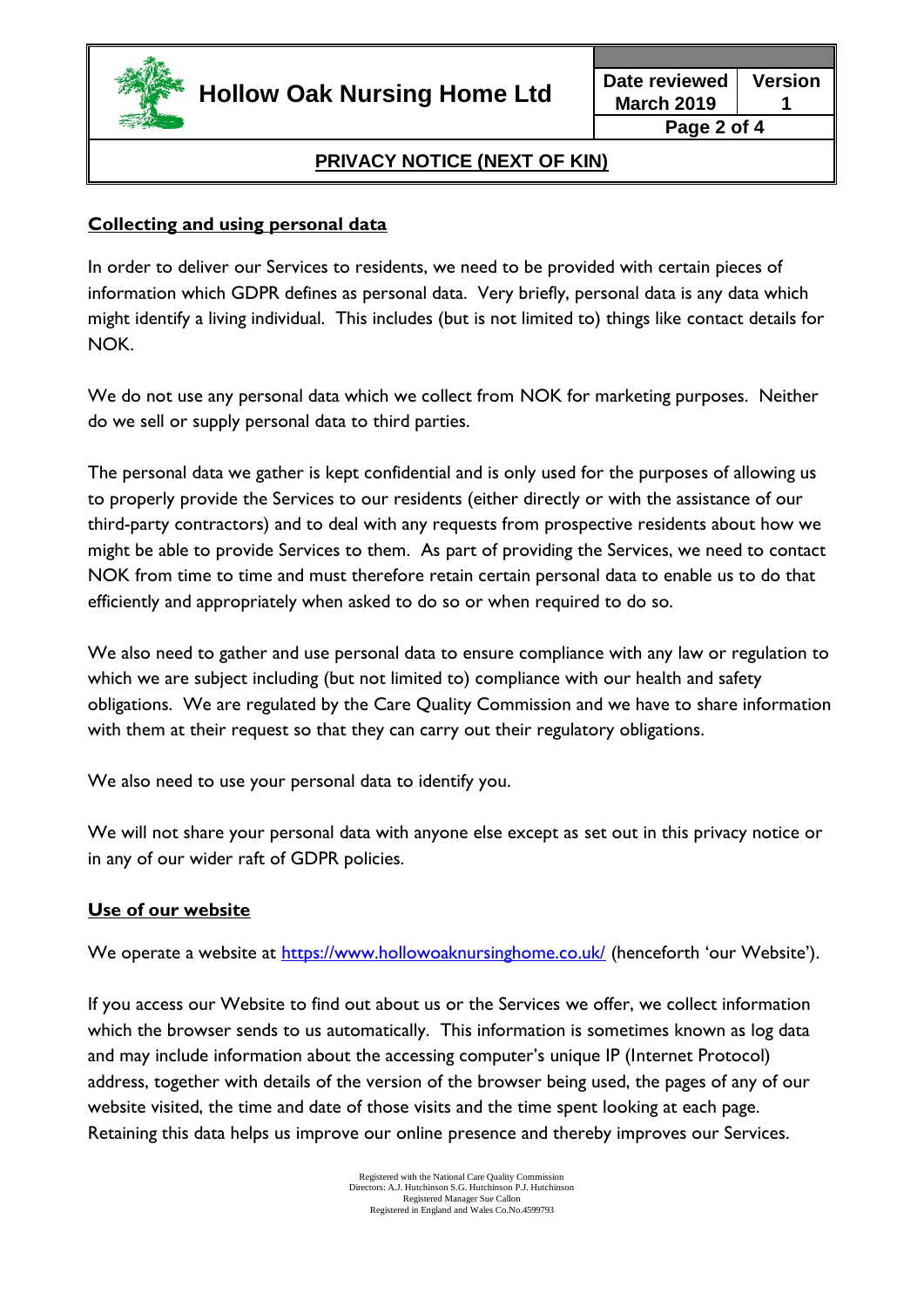

**Hollow Oak Nursing Home Ltd Date reviewed**

**March 2019 Version 1**

#### **Page 3 of 4**

# **PRIVACY NOTICE (NEXT OF KIN)**

When NOK visit our Website, they may be asked if they agree to us gathering cookies. Cookies are computer files containing small amounts of data which identify the person accessing our Website anonymously. However, although anonymous, when taken together with other sources of information, it is possible that some information contained in cookies *might* constitute personal data under GDPR.

It will normally be possible to disable cookies or to refuse to accept cookies when visiting our Website. However, if cookies are refused, it may impact on the functionality of our Website and there may not be access to all parts of the Website.

## **Third Party Service Providers**

From time to time, we may employ or engage third parties to help us deliver part of our Services, to deliver activities which are related to our Services or to help us analyse how our Services are being used and accessed. Where our requirements are such that we need to disclose personal data to these third-party service providers so that they can carry out their tasks, we will make sure that we comply with the provisions of GDPR as regards data security.

Further information about data sharing is set out in our Data Sharing Statement.

### **Security Warning**

Although we are committed to protecting personal data and to complying with our extensive suite of data protection policies, we should make it clear that data transmission is never 100% safe and that sometimes, notwithstanding our best endeavours, there may be breaches of data security. In that situation, we are aware of (and will comply promptly and in full) with our obligations to report breaches of data protection to affected individuals and, where necessary, to the relevant authorities.

### **External Links**

When providing our Services, we may provide links to other service providers, either in hard copy form (such as on brochures or leaflets) or on online platforms such as our Website.

If you access any of these third parties through these links, they will be directed to those parties. You should be aware that we have no control over those third parties and that they are not part of Hollow Oak. We cannot guarantee that third parties have appropriate data protection policies in place and by making links available, we are making no representation as to the security of

> Registered with the National Care Quality Commission Directors: A.J. Hutchinson S.G. Hutchinson P.J. Hutchinson Registered Manager Sue Callon Registered in England and Wales Co.No.4599793